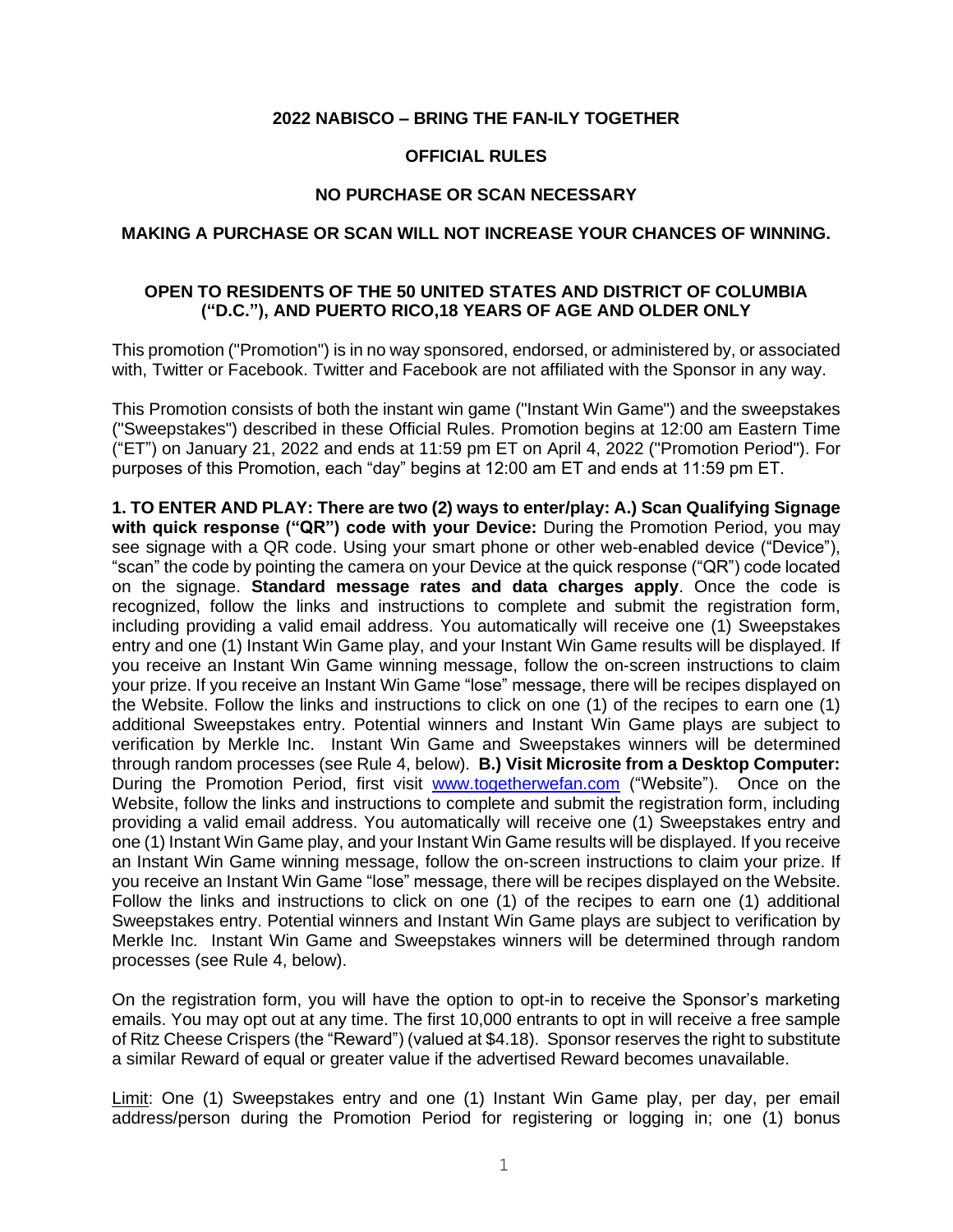Sweepstakes entry per day for clicking on a recipe link, up to eighteen (18) total additional Sweepstakes entries per email address/person during the Promotion Period; and one (1) Reward per email address/person during the Promotion Period (while supplies last). Use of any robotic, automatic, programmed, or similar entry method or the use of any means to obtain more than the stated number of Sweepstakes entries or Instant Win Game plays per day or Rewards will void all entries/plays/Rewards and result in disqualification. Released Parties (as defined in Rule 7, below) are not responsible for lost, late, incomplete, invalid, unintelligible, misdirected or otherwise non-compliant entries or Game plays, all of which will be disqualified. In the event of a dispute as to any entry/Game play, the authorized account holder of the email address used to enter/register will be deemed to be the entrant/player and he/she must comply with these Official Rules. The "authorized account holder" is the natural person assigned an email address by an Internet access provider, online service provider or other organization responsible for assigning email addresses for the domain associated with the submitted address. Potential winners may be required to show proof of being the authorized account holder.

**BONUS SWEEPSTAKES ENTRIES:** After you enter the Sweepstakes, you can earn bonus Sweepstakes entries, as described below.

**A.) Facebook Referral:** Share a message about the Sweepstakes on your Facebook wall. The post will contain a unique link to the Sweepstakes. If a friend/family member/known acquaintance subsequently enters the Sweepstakes through the unique link, you will receive one (1) bonus Sweepstakes entry. Limit: Up to 10 bonus Sweepstakes entries, per email address/person, during the Promotion Period for this method.

If a friend/family member/known acquaintance subsequently enters the Sweepstakes through the unique link and you haven't already reached the above-mentioned overall limit, you will receive one (1) bonus Sweepstakes entry.

If a friend/family member/known acquaintance subsequently enters the Sweepstakes through the unique link and you have already reached the above-mentioned overall limit, you will *not* receive one (1) bonus Sweepstakes entry.

**B.) Twitter Share:** Tweet a message about the Sweepstakes on Twitter. The Tweet will contain a unique link to the Sweepstakes. If a friend/family member/known acquaintance subsequently enters the Sweepstakes through the unique link, you will receive one (1) bonus Sweepstakes entry. Limit: Up to 10 bonus Sweepstakes entries, per email address/person, during the Promotion Period for this method.

If a friend/family member/known acquaintance subsequently enters the Sweepstakes through the unique link and you haven't already reached the above-mentioned overall limit, you will receive one (1) bonus Sweepstakes entry.

If a friend/family member/known acquaintance subsequently enters the Sweepstakes through the unique link and you have already reached the above-mentioned overall limit, you will *not* receive one (1) bonus Sweepstakes entry.

**C.) Tell A Friend:** You will be invited to submit the names and email addresses of up to three (3) friends who must be eligible to enter the Sweepstakes. Each person that you refer will receive an email notifying him or her about the Sweepstakes. You may only refer persons with whom you have an existing relationship. The email will contain a unique link to the Sweepstakes. If a friend subsequently enters the Sweepstakes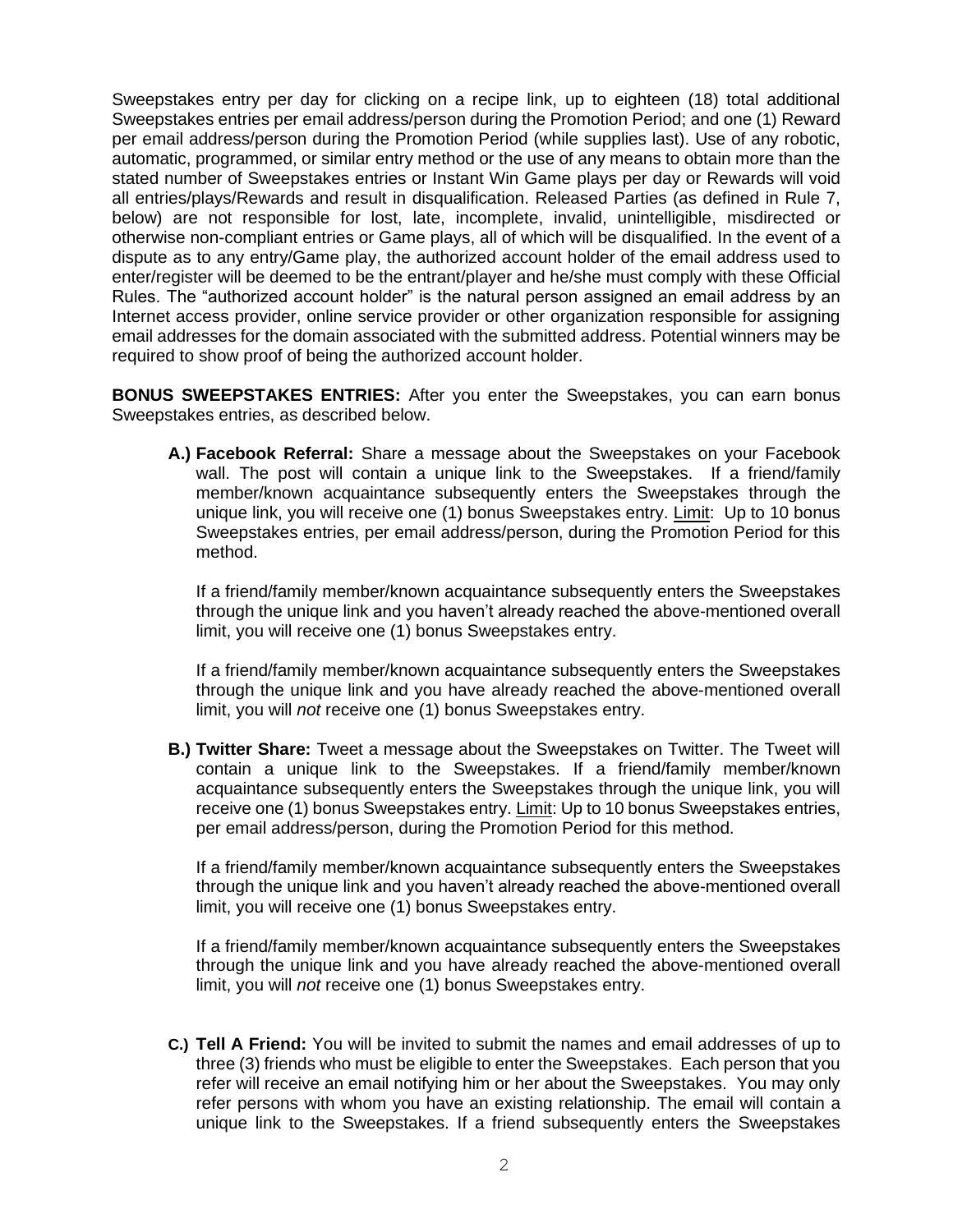through the unique link, you will receive one (1) bonus Sweepstakes entry. Limit: Up to 10 bonus Sweepstakes entries, per email address/person, during the Promotion Period for this method.

If a friend/family member/known acquaintance subsequently enters the Sweepstakes through the unique link and you haven't already reached the above-mentioned overall limit, you will receive one (1) bonus Sweepstakes entry.

If a friend/family member/known acquaintance subsequently enters the Sweepstakes through the unique link and you have already reached the above-mentioned overall limit, you will *not* receive one (1) bonus Sweepstakes entry.

## **D.) Upload a Photo/Mail in Methods:**

**1) Photo Upload:** During the Promotion Period, take a photo of you and your FAN-ily enjoying Nabisco game day snacks (whoever you watch the game with, friends, family) ("Photo"). Then, during the Promotion Period, visit the Website and follow the links and instructions to upload your Photo. You automatically will receive five (5) additional Sweepstakes entries for each Photo you submit, subject to the daily Photo entry limitation stated below.

**OR 2) Mail In:** To receive bonus Sweepstakes entries without making a purchase or uploading a Photo, handprint, on a 3" x 5" piece of paper, your name, street address, city, state, ZIP Code, daytime phone number, email address, and date-of-birth, and mail it in a #10 stamped envelope with proper postage affixed to: 2022 NCAA Final Four – Bring the Fan-ily Together, P.O. Box 5022, Department: 850222, Kalamazoo MI 49003-5022. Mail-in entries must be postmarked by April 4, 2022 and received by April 11, 2022. You will receive five (5) Sweepstakes entries for each mail-in entry you submit, subject to the daily mail-in entry limitation stated below. Proof of mailing does not constitute proof of receipt.

Limit: Up to 5 bonus entries, per email address/person, per day during the Promotion Period for either uploading a Photo and/or sending in a mail-in entry, as outlined above.

Your Facebook and/or Twitter Share message must be posted to your Facebook or Twitter account (as applicable) through the Website [www.togetherwefan.com.](http://www.togetherwefan.com/) If you share the Sweepstakes through any other means, including directly to your personal wall or feed, you will not be able to earn bonus Sweepstakes entries.

Hereafter, a valid Photo, and any content in it will be referred to as your "Submission." Your Submission may include other people. If any individuals other than yourself appear in the Submission, you must have the written permission of all such individuals to use their names and/or photographs/likenesses in the Submission. Proof of permission may be required as a condition of participation. **No persons who are deemed minors in the jurisdictions in which they reside ("Minors") may be included in a Submission, subject to the following limited exception: A Minor may appear in a Submission, only if he/she is the child or legal ward of the entrant.** Only the entrant who submitted a winning Submission will receive a prize (subject to verification); others depicted in the Submission will not receive a prize. Each Submission must be different from any others you have previously submitted and must comply with the Submission Guidelines described in Rule 2, below.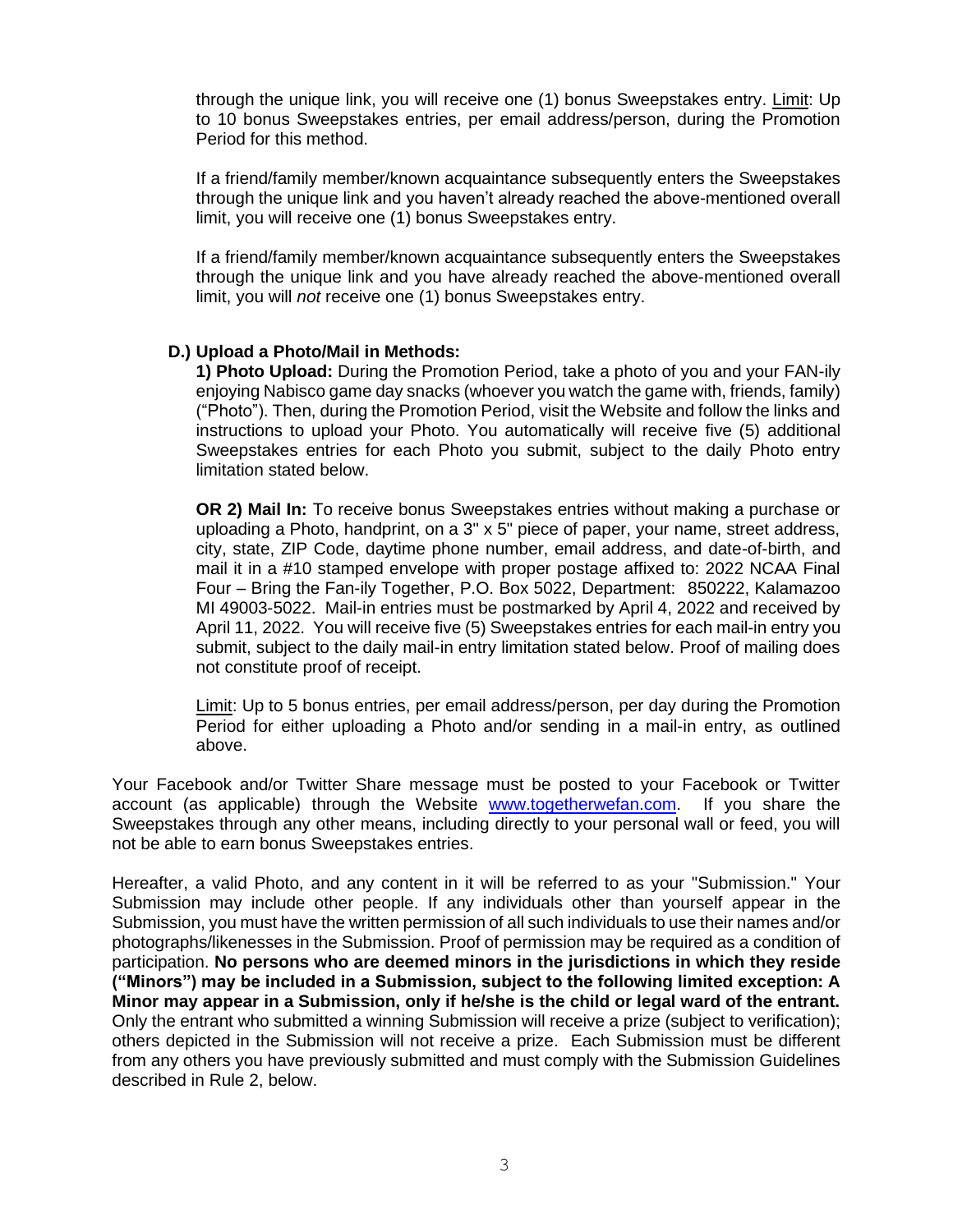Use of any robotic, automatic, programmed, or similar entry method to enter, or the posting/uploading of more than the stated limits on Submissions per person/email address/Social Account will void all such entries and result in disqualification of the entrant. **If you enter using a mobile device, standard data fees may apply.** See your wireless provider for pricing plan details. A mobile device is not required to participate.

By participating, you (or your parent or legal guardian if you are a Minor) agree to abide by and be bound by these Official Rules and the decisions of the Administrator, which shall be final in all matters relating to this Sweepstakes.

**2. SUBMISSION GUIDELINES:** Submission cannot: (a) be sexually explicit or suggestive, violent or derogatory of any ethnic, racial, gender, religious, professional or age group, profane or pornographic, contain or reference nudity or any materially dangerous activity; (b) promote alcohol, marijuana, illegal drugs, tobacco, firearms/weapons (or the use of any of the foregoing), any activities that may appear unsafe or dangerous, or any particular political agenda or message; (c) be obscene or offensive, endorse any form of hate or hate group; (d) contain trademarks, logos (except Sponsor's) or trade dress owned by others, or contain any personal identification, such as license plate numbers, personal names, e-mail addresses or street addresses; (e) contain copyrighted materials owned by others without permission; and (f) contain materials embodying the names, likenesses, photographs, or other indicia identifying any person, living or dead, without permission. By uploading a Submission you (and your parent/legal guardian if you are a Minor) warrant and represent that: (a) it has not received previous awards; (b) it does not infringe upon the copyrights, trademarks, rights of privacy, publicity or other intellectual property or other rights of any person or entity; (c) the other participants depicted in the Submission, if any, have given written consent to its entry into the Sweepstakes and use as contemplated by these Official Rules; and (d) publication of the Submission via various media including Web posting and posting in social media, will not infringe on the rights of any third party. Entrant (or his/her parent/legal guardian if entrant is a Minor) will indemnify and hold harmless Sponsor from any claims to the contrary. Any Submission that, in the sole opinion of Sponsor, is deemed to be inappropriate for publication or inclusion in the Sweepstakes for any reason will be disqualified. Sponsor is not responsible for lost, late, incomplete, or otherwise non-compliant entries, which will be disqualified. Entries will not be judged. Acceptable formats for the Submission submitted via the Website are .gif, .png, .tiff, .bmp, and .jpeg.

**3. ELIGIBILITY:** Open only to residents of the 50 United States, D.C., and Puerto Rico 18 years of age or older at the time of entry, except for employees, officers and directors of Mondelēz Global LLC ("Sponsor"), Merkle Inc. ("Administrator"), HMT Associates, Inc., Publicis, Media Monks, their respective affiliates, subsidiaries and agencies (collectively "Promotion Parties"), and members of the immediate families (defined as including spouse, biological, adoptive and stepparents, grandparents, siblings, children and grandchildren, and each of their respective spouses, regardless of where they reside) or persons living in the same household (whether related or not) of any of the above. Void where prohibited.

**4. WINNER DETERMINATION AND PRIZE CLAIM: SWEEPSTAKES:** Administrator will select the potential Sweepstakes winners in a random drawing from all eligible entries received during the Promotion Period (including bonus entries) on or around April 19, 2022. The potential Sweepstakes winners will be notified by the email address used to enter the Promotion. **INSTANT WIN GAME:** There will be a total 600 random, computer-generated winning times during the Promotion Period. If you are the first player to play the Instant Win Game at or after one of the randomly generated times, you will be a potential instant winner of the prize indicated (subject to verification).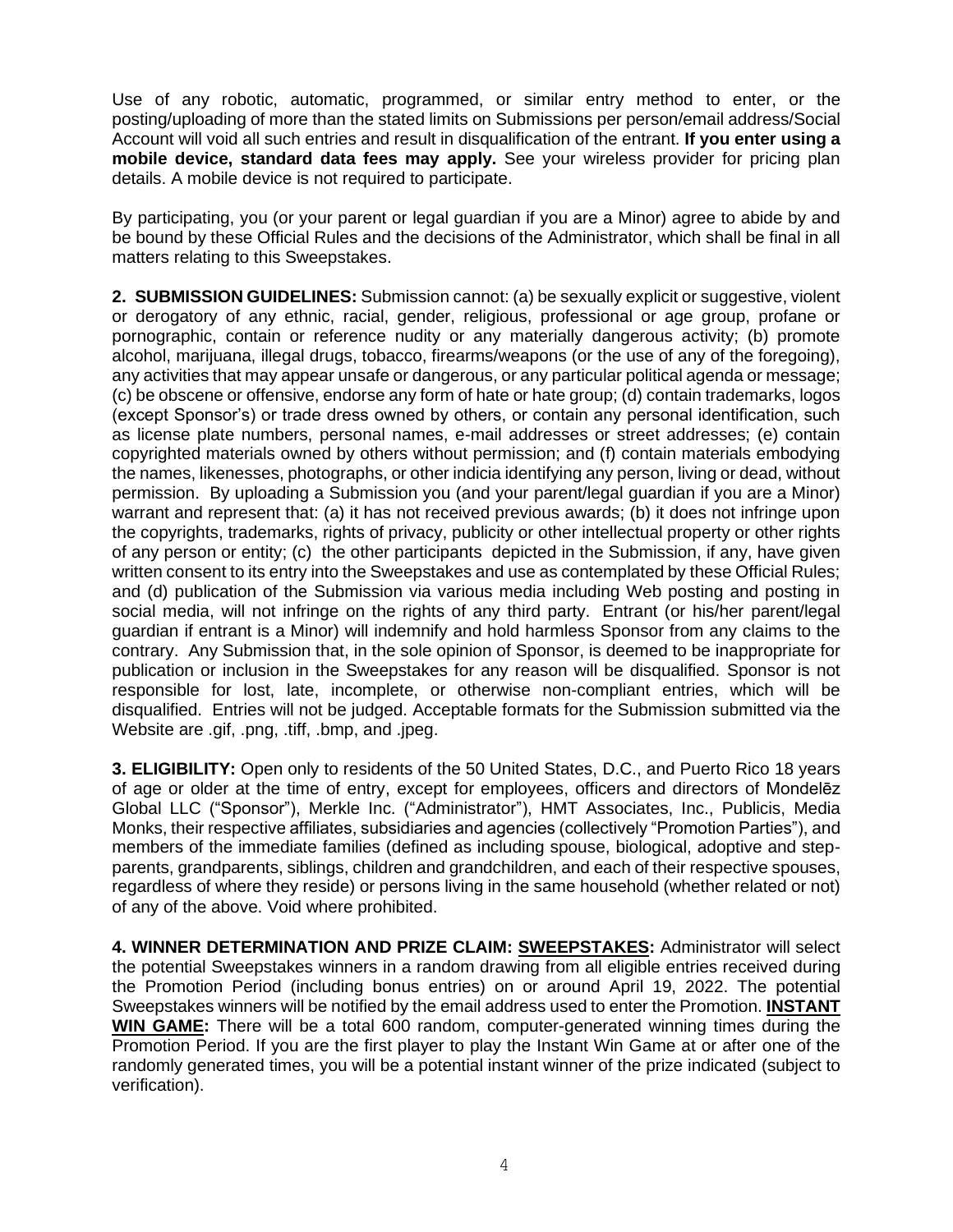The potential Sweepstakes prize winners (or his/her parent/legal guardian if winner is a Minor)) must execute and return a Declaration of Compliance, Liability Release and, where permitted by law, Publicity Release (collectively "Declaration") within five (5) days of first attempted delivery or potential winner forfeits the prize and it may be awarded to an alternate winner in a random drawing from among all remaining eligible entries (including bonus entries). Each potential winner of an Instant Win Game prize will be required to provide his/her mailing address for prize fulfillment purposes within five (5) days of first attempted delivery of prize notification or potential winner forfeits the prize and it may be awarded to an alternate winner in a random drawing from among all remaining eligible entries/Game plays received. The return of any prize/prize notification as undeliverable may result in disqualification and the prize may be awarded to an alternate winner in the manner described above, as determined by Sponsor in its sole discretion. In the event that a potential winner is disqualified for any reason, Sponsor will award the applicable prize to an alternate winner by random drawing from among all remaining eligible entries/Game plays. Instant Win Game prizes will be fulfilled within approximately 8-10 weeks after the conclusion of the Promotion and verification of winners' eligibility and compliance with these Official Rules.

# **5. PRIZES AND APPROXIMATE RETAIL VALUES ("ARV"):**

**SWEEPSTAKES: One (1) Grand Prize:** A trip for four (4) to Houston, TX to attend the 2023 NCAA® March Madness® Men's Final Four. Trip package consists of roundtrip coach class air transportation for four (4) (winner and three (3) guests) from major airport nearest winner's home (determined by Sponsor in its sole discretion) to Houston, TX; five (5) days and four (4) nights' accommodations at a hotel determined by Sponsor in its sole discretion (two (2) rooms, double occupancy); round-trip ground transportation between hotel and airport and hotel and Games; four (4) tickets to the 2023 NCAA® Men's Final Four® Semi-Final and Final Games on April 1 and April 3, 2023 (seating determined by Sponsor in its sole discretion); gift bag; and \$6,510 in spending money for winner only. Winner must travel on the dates determined by Sponsor in its sole discretion or prize will be forfeited. Trip must be booked at least twenty-one (21) days prior to departure. Travel and accommodations are subject to availability and blackout dates. Travel must be round trip. Sponsor will determine airline and flight itinerary in its sole discretion. No refund or compensation will be made in the event of the cancellation or delay of any flight or Game. Travel is subject to the terms and conditions set forth in these Official Rules, and those set forth by the Sponsor's airline carrier of choice as detailed in the passenger ticket contract. All expenses and incidental travel costs not expressly stated in the package description above, including but not limited to, meals, incidentals, gratuities, passenger tariffs or duties, airline fees, surcharges, airport fees, service charges or facility charges, personal charges at lodging, security fees, taxes or other expenses are the responsibility solely of winner. Unless child or legal ward of winner or of another adult travel companion, each travel companion must be over the age of majority in the jurisdiction in which s/he resides as of the date of departure and must travel on same itinerary and at the same time as the winner. If winner is a Minor, at least one (1) travel companion must be winner's parent/legal guardian. Winner and travel companions are responsible for complying with any COVID-19 requirements set forth by airline, hotels/accommodations, event venues or other vendors offering services that are part of the trip prize. Failure to comply with any required COVID-19 requirements, may result in forfeiture of select elements of the prize or the entire prize. Forfeiture of select elements of the trip due to failure to meet these requirements will not impact the value of the trip as reported on an IRS Form 1099. Travel companions must execute liability/publicity releases prior to issuance of travel documents as a condition of accompanying winner. Travel restrictions, conditions and limitations may apply.If in the judgment of Sponsor air travel is not required due to winner's proximity to prize location, ground transportation will be substituted for round trip air travel at Sponsor's sole discretion; winner will receive no compensation for the difference in value. Sponsor will not replace any lost, mutilated, or stolen tickets, travel vouchers or certificates. ARV: \$28,210.00.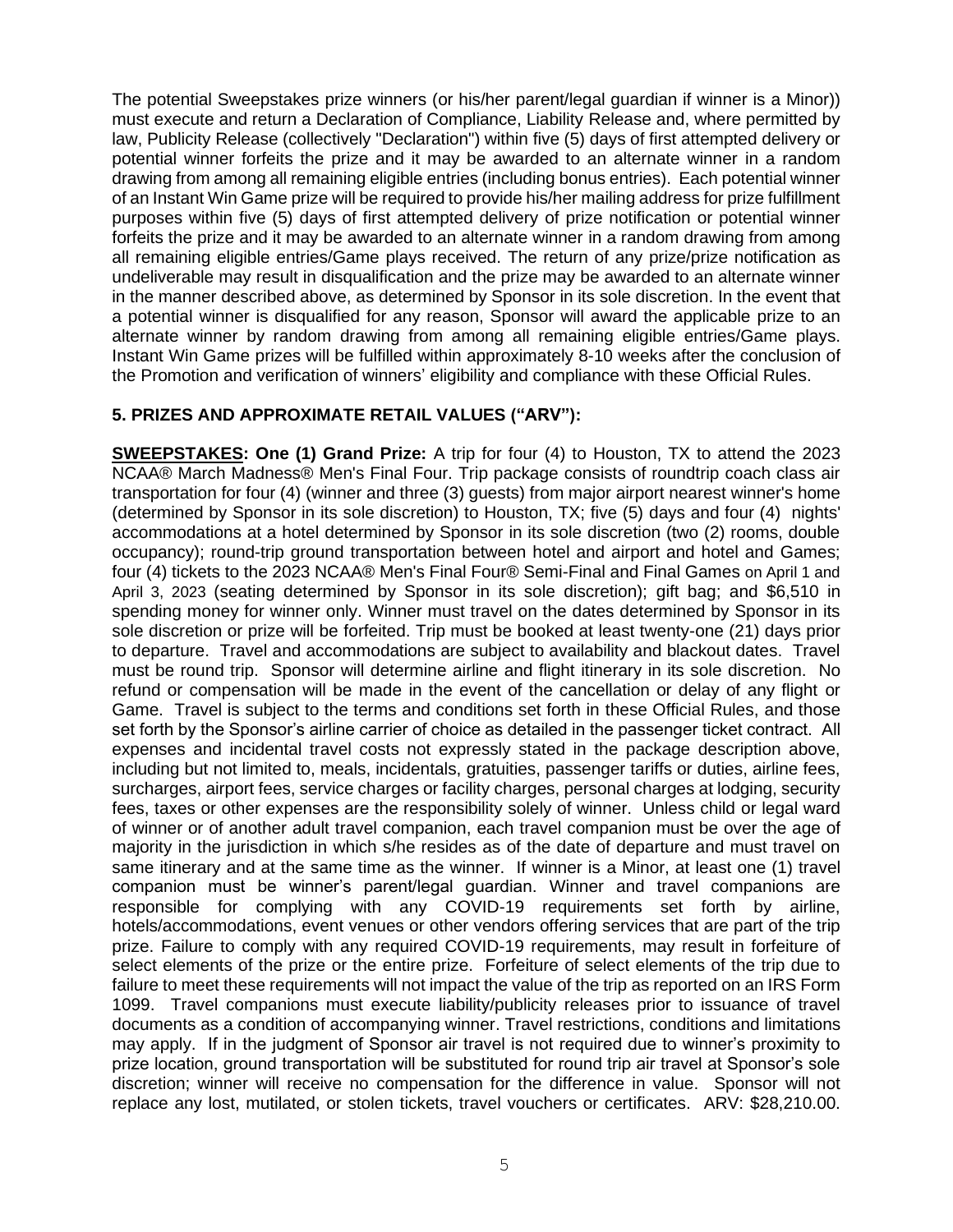Actual value may vary based on airfare fluctuations and distance between departure and destination. Winner will not receive difference between actual value and ARV, if any.

Odds of winning the Sweepstakes prize depend on the number of eligible entries received during the Promotion Period, including all bonus entries.

**Fifty-Five (55) First Prizes:** One (1) sweatshirt and assorted Nabisco product (determined by Sponsor in its sole discretion). ARV: \$43.00

**Fifty-Five (55) Second Prizes:** One (1) jacket and assorted Nabisco product (determined by Sponsor in its sole discretion). ARV: \$42.00

**Fifty-Five (55) Third Prizes:** One (1) long sleeve tee and assorted Nabisco product (determined by Sponsor in its sole discretion). ARV: \$30.00

## **INSTANT WIN GAME:**

**Fifty (50) Fourth Prizes:** One (1) power bank with earbuds and assorted Nabisco product (determined by Sponsor in its sole discretion). ARV: \$38.00

**Fifty (50) Fifth Prizes:** One (1) \$25.00 online sports retailer gift card, terms and conditions apply. ARV \$25.00

**Two hundred fifty (250) Sixth Prizes:** One (1) pair of socks and assorted Nabisco product (determined by Sponsor in its sole discretion). ARV: \$19.00

**One hundred fifty (150) Seventh Prizes:** One (1) hat and assorted Nabisco product (determined by Sponsor in its sole discretion). ARV: \$16.00

**One hundred (100) Eighth Prizes:** One (1) drawstring bag and assorted Nabisco product (determined by Sponsor in its sole discretion). ARV: \$14.50

Odds of winning an Instant Win Game prize depend on the number of eligible Instant Win Game plays made during the Promotion Period, the timing of such Game plays, and the number of Instant Win Game prizes available at the time each Game play is made.

The actual value of prizes is subject to price fluctuations in the consumer marketplace based on, among other things, any gap in time between the date the ARV is estimated for purposes of these Official Rules and the date the prize is awarded or redeemed. Winner will not receive difference between actual value and ARV, if any.

Limit one (1) Sweepstakes prize and one (1) Instant Win Game prize, per email address/person. No substitutions or transfers of prizes permitted by winners except at the discretion of the Sponsor; prizes are not redeemable for cash. Sponsor reserves the right to substitute a prize (or portion thereof) of equal or greater value if an advertised prize (or portion thereof) becomes unavailable. If applicable, winner will not be compensated for any difference in value between ARV and actual value of any prize at the time the prize is awarded. All prizes are awarded "as is" without warranty of any kind, express or implied, on the part of the Sponsor. Winners agree to look to the manufacturer or supplier of the prize or prize component, and not the Sponsor or Administrator, for any warranty on the prize or prize component or for any damages arising out of acceptance or use of the prize or prize component. Total ARV of all prizes: \$46,285.00.

**6. RIGHTS IN SUBMISSIONS:** In consideration of entrant's Submission being entered in this Sweepstakes, each entrant (and his/her parent or legal guardian, if entrant is a Minor) hereby grants to the Sponsor a non-exclusive, irrevocable, fully paid, universal license to use, copy, sublicense, transmit, distribute, publicly or privately perform, publish, edit, delete or display such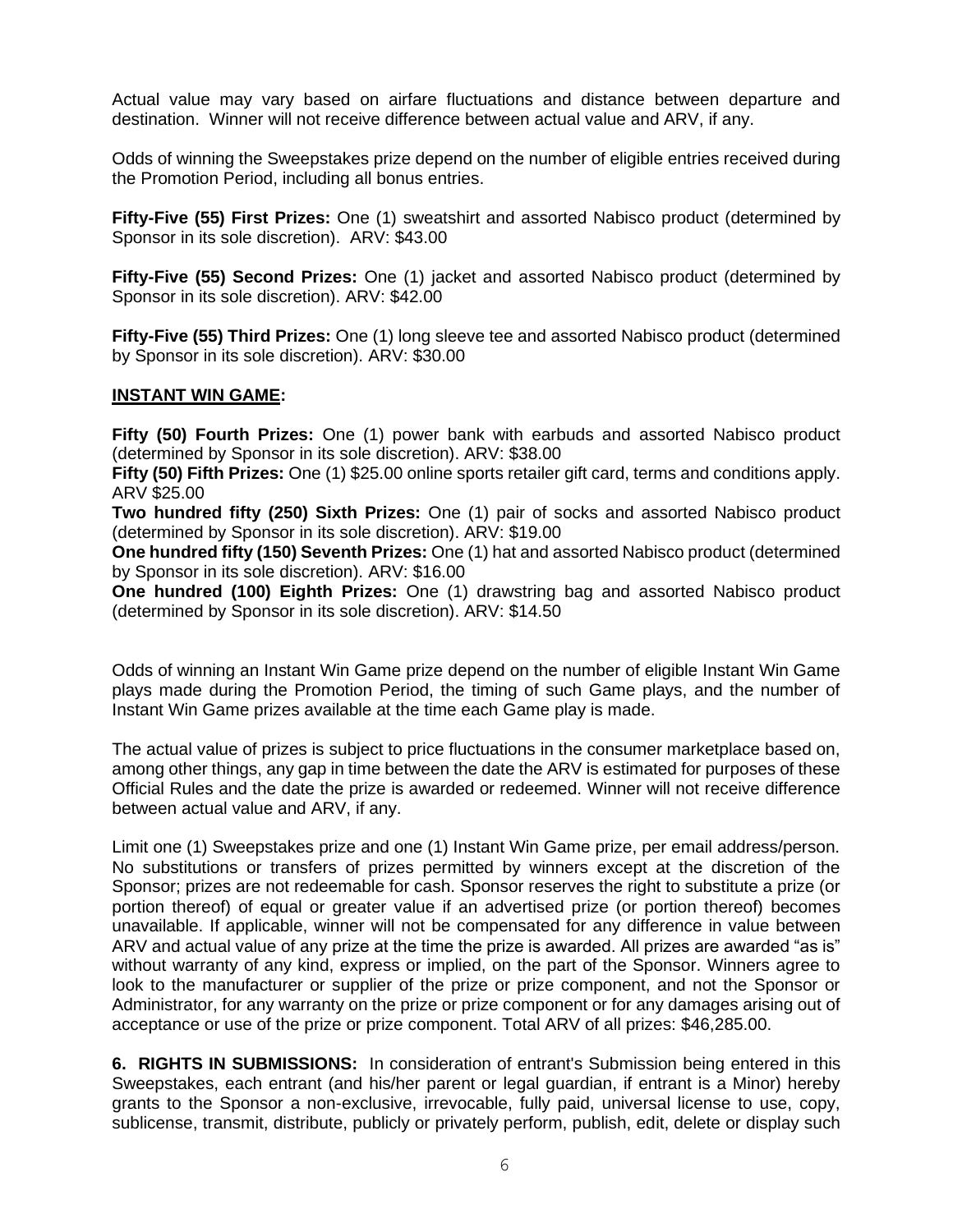Submission, or any portion thereof, in any media now known or hereafter devised including, but not limited to, all forms of television and all forms of internet and wireless protocol without limitation and without any further right of approval or compensation. Each entrant (and his/her parent or legal guardian, if entrant is a Minor) authorizes the Sponsor and any entities affiliated or in privity with the Sponsor, to utilize, for eternity and in any manner they see fit, the Submission submitted to Sponsor and to make derivative works from such Submission. Each entrant (and his/her parent or legal guardian, if entrant is a Minor) agrees that the results and proceeds of such use shall become the property of Sponsor and/or Sponsor's licensees and shall be freely assignable by Sponsor, and that the Promotion Parties and their assignees and licensees shall have no obligations whatsoever to entrant. Sponsor is not obligated to use any of the above-mentioned rights, information, or materials, but may do so and may edit such information or materials, at Sponsor's sole discretion, without further obligation or compensation. Each entrant (and his/her parent or legal guardian, if entrant is a Minor) releases the Promotion Parties and each of their respective assignees and licensees, from any and all claims or liability (now known or hereafter arising), including but not limited to any claims for defense and/or indemnity, in connection therewith, arising from or in connection with any use of entrant's Submission. Each entrant (and his/her parent or legal guardian, if entrant is a Minor) agrees and acknowledges that participation in the Sweepstakes, including, without limitation, the entrant's decision to provide the entrant's Submission to Sponsor for purposes of the Sweepstakes, shall not give rise to any confidential, fiduciary, implied-in-fact, implied-in-law, or other special relationship between the Promotion Parties and entrant, and does not place the Promotion Parties in a position that is any different from the position held by members of the general public with regard to elements of the entrant's Submission, and that the only contracts, express or implied, between the Promotion Parties and entrant are as set forth in these Official Rules. Each entrant (and his/her parent or legal guardian, if entrant is a Minor) further acknowledges that Sponsor does not waive any rights to use similar or related ideas previously known to Sponsor, or developed by its employees, or obtained from sources other than the Submission.

In addition, by participating in the Sweepstakes, each entrant (and his/her parent or legal guardian, if entrant is a Minor) hereby grants permission for the Promotion Parties to use entrant's name, likeness, voice, quotes, comments, biographical information, and/or image for the purpose of advertising, trade, or promotion without further notice, permission, compensation, or consideration in any and all media now known or hereafter developed throughout the universe, unless prohibited by law.

**7. GENERAL RULES:** All income taxes resulting from acceptance of prizes are the responsibility of the winners. By participating, entrants (and their parents/legal guardians if entrants are Minors) agree to hold Promotion Parties, Facebook, Twitter, and their respective parent companies, subsidiaries, affiliates, directors, officers, employees and assigns, promotion agencies and agents (collectively, "Released Parties") harmless from and against any and all claims and liability arising out of participation in the Promotion or use or redemption of any prize (if applicable). Released Parties are not responsible for lost, misdirected, garbled, damaged, incomplete, postage-due or late Instant Win Game plays or Sweepstakes entries, or for technical, hardware or software malfunctions, lost or unavailable network connections, or failed, incorrect, inaccurate, incomplete, garbled or delayed electronic communications whether caused by the sender or by any of the equipment or programming associated with or utilized in this Promotion, or by any human error, which may occur in the programming of this Promotion or in the transmission, receipt or processing of the entries/Instant Win Game plays. If due to a computer programming or other error, more prizes are claimed than are intended to be awarded in this Promotion according to Rule 5, the intended number of prizes will be awarded in a random drawing from among all valid prize claimants. Released Parties are further not responsible for: unauthorized human intervention in any part of the Sweepstakes entry and/or Instant Win Game play processes, or in the Promotion generally; incomplete or inaccurate information on Sponsor's Website whether due to unauthorized human intervention, equipment failure or malfunction, or other cause; electronic